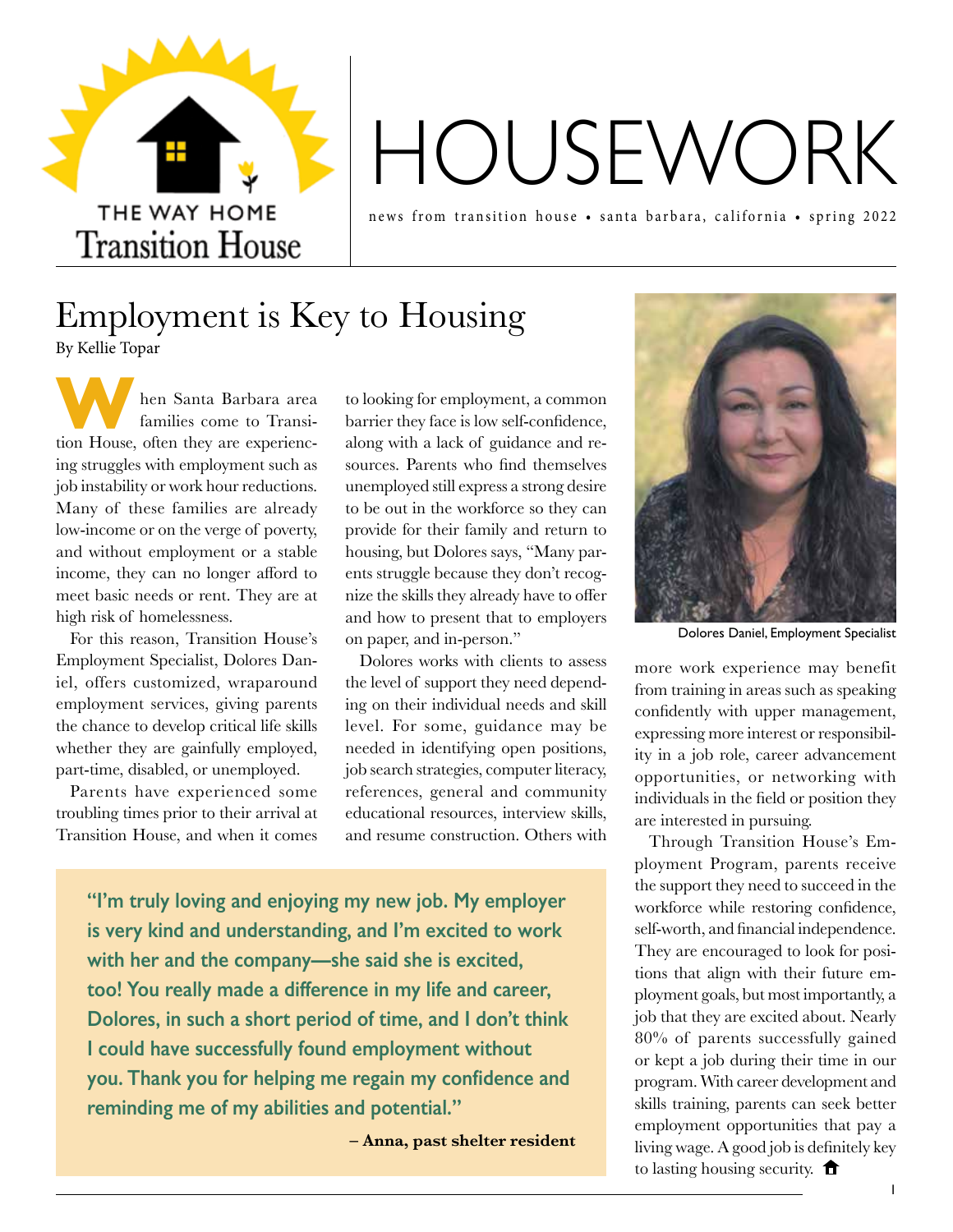# Sophina's Story By Benjamin Bird

**S** 2020 after roughly a year and a half ophina graduated from Transition House in February of in the program. Though her story is ultimately a successful one, it was not without its trials, tragedies, and loss. As we see with so many of our clients, there was no singular cause, but rather a series of unfortunate events that led her family into homelessness. The chaos of the Thomas Fire, combined with the birth of her daughter, Sky, led to her inability to continue working and to ultimately losing her home. In an effort to save money and get back on her feet, Sophina moved the family into an RV that she owned in Lompoc. However, after trying to go back to work, Sophina found the commute to Santa Barbara too much with a newborn and was once again left without reliable income.

In October of 2018, she had to sell the RV, and she moved the family into a hotel room in Carpinteria. Sophina said that in that moment, "I felt like everything I worked for was ripped from

#### *Transition House*  **Board of Directors**

Pat Wheatley President Mary Stern Vice President Nancy Rapp Secretary Andrea Carnaghe Treasurer Lorraine West Auxiliary President

| Samantha Alvarez     | Kristin Linehan |
|----------------------|-----------------|
| Jim Buckley          | Ed Northup      |
| Jim Carrillo         | Anita J. Peca   |
| <b>Steve Epstein</b> | Jessica Yacoub  |
| Jim Griffith         |                 |

under me and I didn't know how or where to ask for help." In the liminal space between homed and homeless, Sophina put her family on the waiting list for Transition House in a last-ditch attempt to get her life back on track.

However, while waiting in that hotel room, Sophina felt she had reached her limit. Despite her love for her family, the darkness that had engulfed her life made Sophina feel that living was no longer an option. That night, she wrote her goodbyes, and when she thought her family was sleeping, she broke down for, what

she thought would be, one last time. Hearing her cries through a deep sleep, Sophina's son woke up, propelled by a need to protect his mother, and comforted her. He told her everything was going to work out, that they would be alright. He tucked her back into bed.

It was that small instance of positivity and affirmation that allowed Sophina to carry on. Soon, she was contacted by Transition House. Her family had been accepted into the program, and a new chapter of her life began.

One of her messages to those met with similar emotional and financial chaos: "Put your pride to the side, not just for your sake, but for your children. Don't give up, there is hope."

Sophina remembers feeling trapped



Sophina and her daughters

when she and her family first arrived at Transition House. She was overwhelmed and felt like all her accomplishments had been washed away when she lost her housing, but she knew this was an opportunity to improve life for her kids, and was determined to see things through.

It was in her interactions with staff that Sophina finally started to feel hopeful. She recalls everyone being extremely friendly and always willing to listen, in turn allowing her to be more vulnerable and learn to ask for help when needed. This is another message she emphasizes: "It's okay to not have everything together, you're not alone.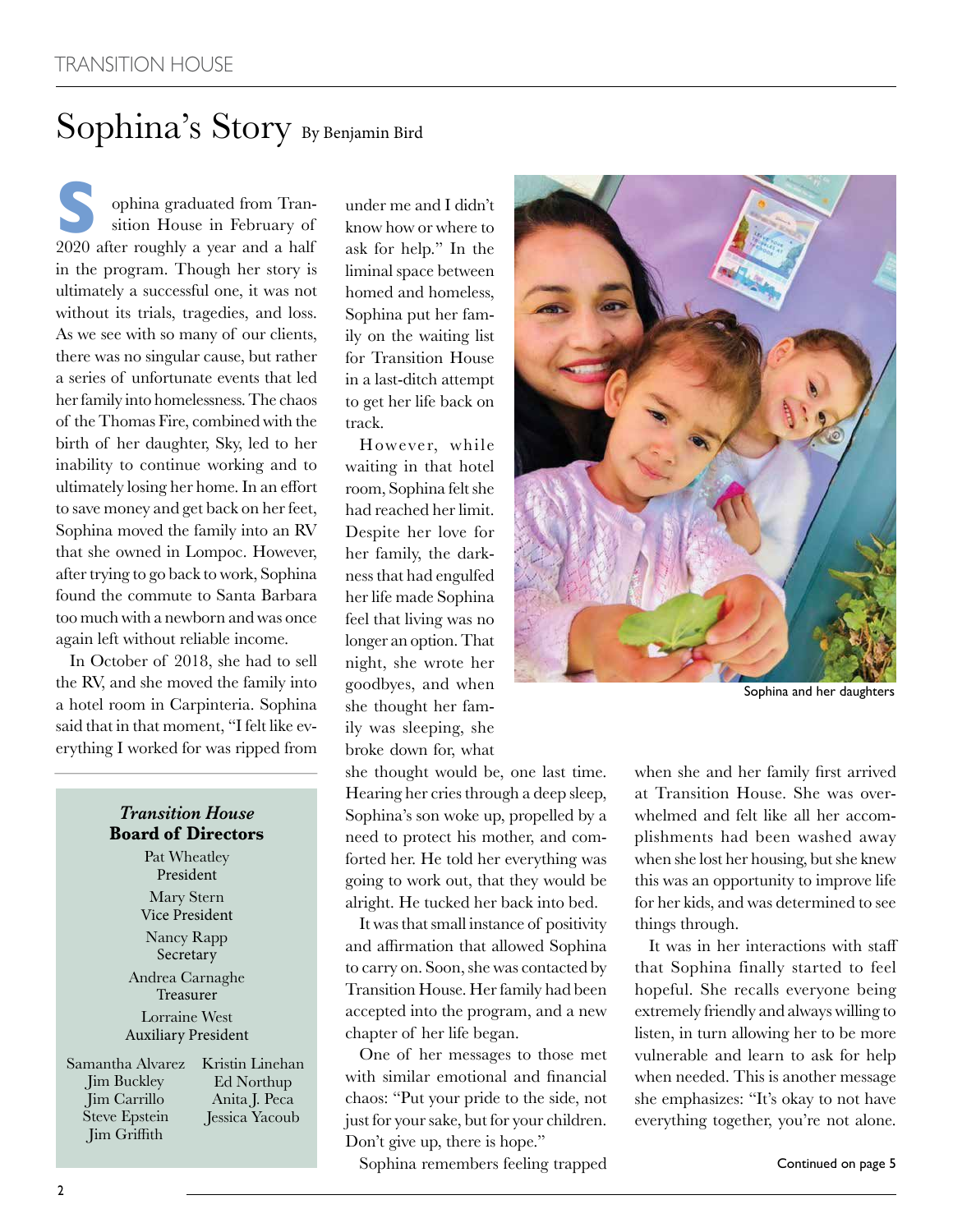# A Beautiful Partnership—Meet Sandra and Lidia

**THE SANDRY ENDING**<br>
THE SANDRY ENDING MOVID AND RESPOND TO SANDRY SANDRY SANDRY SANDRY SANDRY SANDRY SANDRY STATES OF SANDRY STATES SANDRY STATES OF SANDRY STATES OF SANDRY STATES OF SANDRY STATES SANDRY STATES OF SANDRY he following is an interview with longtime T-House supporter Lidia Garcia. Over years of working together, they have developed an extraordinary friendship built upon their desire to serve Transition House families. They inspire us all!

#### *How did you get involved with Transition House?*

**Sandra**—My first involvement with Transition House began over 15 years ago when I was working as a Home Hospital teacher for the Santa Barbara School District. One of my students was a little seven-year-old girl who was living at Transition House's second stage transitional housing, "Firehouse." I was so impressed with the staff, the facility, and the hope offered to everyone who resided there. From then on, a dear neighbor and I tried to return each year at Christmas to take names off the tree to purchase gifts.

**Lidia**—I got involved with Transition House back in 2009, working as a daycare teacher in our Infant Care Center, "Mom's." I loved every minute of it! As I started to learn more about the organization and what it does for families experiencing homelessness, I knew I wanted to get more involved and help in any way I could. In 2010, I started my current position at Transition House's main office as the Wait List & Services Coordinator/Receptionist. It's been a rewarding learning experience ever since.

#### *What inspired/inspires you to be a part of Transition House?*

**Sandra**—My inspiration for getting more involved with Transition House came from many of the students I met



Sandra Enos and Lidia Garcia

"What can I say about Sandra that she doesn't already know she is awesome! I've had many experiences with her, and they've all been great. From the goodies she brings to share with staff, seasonal decorations for the office, new clothes for the children, to pillows, sheets and blankets for the shelter, she has done it all. I truly admire her passion for helping families in need as much as I do. I'm thankful to have met her."

during my teaching career. When I retired, I found I missed shopping for supplies for my classroom and students. Even though I wasn't teaching anymore, I realized that there were still children who needed those supplies to succeed, so I started purchasing school items for the shelter children. To this day, I still love going to Transition House's office and dropping off donations and treats for the families and staff. The best feeling is when Lidia says, "Oh my gosh, we just had a family come in who desperately

**-Lidia, Transition House staff member**

needs these items!"

**Lidia**—The families, and community supporters. I'm the first person families meet with when they come to Transition House. Over time, I develop relationships with these parents and children, and they inspire me to continue my role and service within the organization. It's quite rewarding to witness success stories and see the children reach milestones they never thought they could reach,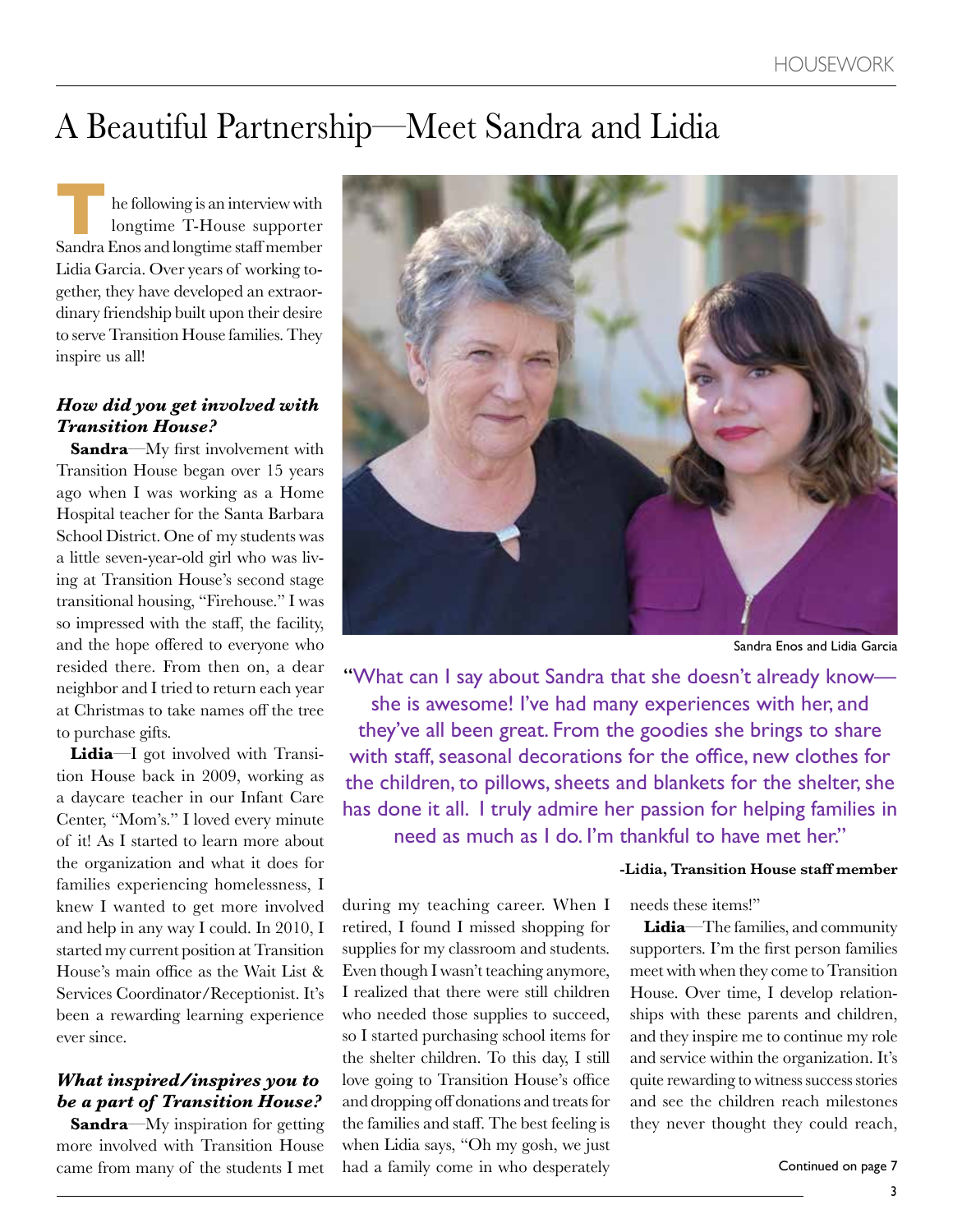# Thank You to Our Holiday Helpers! *By Claire Frandsen, Volunteer Coordinator*

We are so grateful to have such wonderful supporters like you! Whether you were preparing delicious meals on Thanksgiving, Christmas Eve and Christmas Day for the resident families, decorating the shelter for the holidays, or donating your time and resources to our Secret Santa program, you all played a role in making this past holiday season memorable and merry. Our Secret Santa participants helped 44 families and 92 children living in Transition House's emergency shelter and housing programs receive Christmas gifts and joy. You are all truly making a difference in the lives of homeless children and families in our community, and we can't say **Thank You** enough!  $\biguparrow$ 

Dear Santa. I Whit tosay thank you every thing you brought me and MY baox Sister She Doesn't knownow tourite my babysister and me Lovedour girts

Santa Claus<br>Muchas gracias por los regalos que Me regalaste Este año fue Muy bien Me gusto macho el hombre arahna que Me regalaste y el Mathias Le gusto ET COCOMEIO n y los carros el<br>estaba muy feliz<br>Muchas gracias por todo Love: J

# We can't wait to see you! *Transition House Annual Volunteer Family Picnic*

**Sunday, June 5th, Noon to 2:00pm, Tucker's Grove Park**



**805 San Antonio Creek Rd. Kiwanis Meadows Group Area •**

**Santa Maria Style Barbecue prepared by pit masters Mike Zaragoza and Sal Sixto! •**

> **Fun Raffle Prizes! •**

**Popular Counting Game!**



**RSVP to Claire at (805) 966-9668, ext. 129**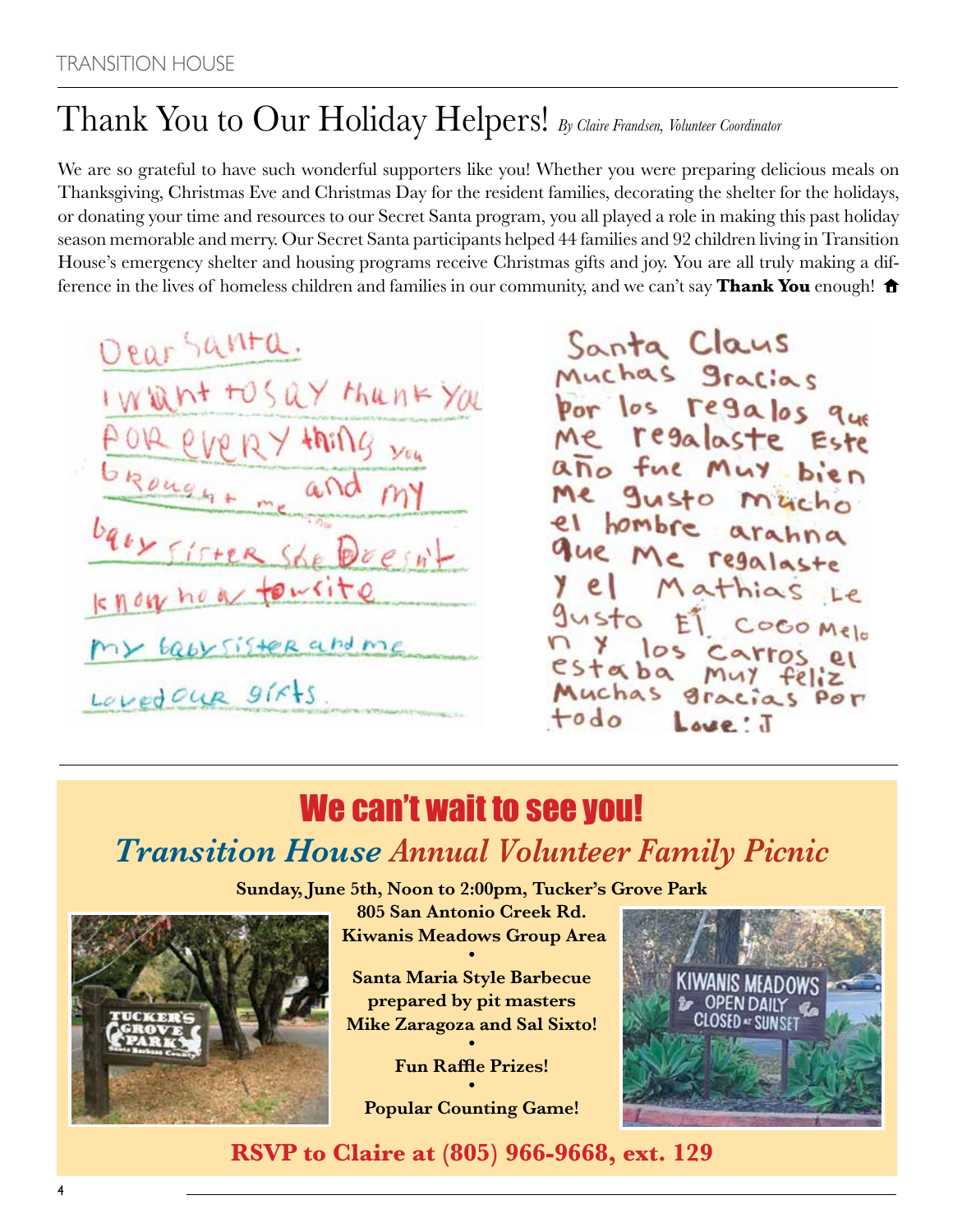**Sophina's Story,** continued from page 2

It's okay to ask for help."

Working with her case manager, Anna, Sophina learned just how much can be gained when one is open to receiving assistance from others. A weekly to-do list, learning how to efficiently job search, encouraging her to apply for public assistance, and helping with housing/apartment applications kept Sophina sane while she worked towards the goal of escaping homelessness. However, these services only scratch the surface of what Anna offered to Sophina. Anna was a mentor for Sophina and established a relationship founded on trust and caring that left Sophina feeling as though she was being looked after. She recalls: "She [Anna] was my guardian angel."

After graduating from the Transition House program, life has not been without its obstacles, but Sophina is proud to announce that she is on a productive and stable path. She is now renting a two-bedroom condo with her family, working 33 hours a week, and has a vehicle she enjoys driving.

Her life is without worries: "My older kids are in college

or working, I have a stable home and job with a dependable boss, and we are even attending family counseling. All my needs are met. I feel like when I entered Transition House, I was a sponge and after going through the program, I was wrung out as an entirely different person. They gave me hope when I felt hopeless."

Sophina should serve as an inspiration to us all. Whenever life brings an inevitable tragedy, it is up to us to find resolve, whether it be through the voice of a loved one or reaching out to grasp a helping hand.

Sophina's final message to those in a similar position as her family is: "Go in with an open mind—there is no room for shame, embarrassment, or pride. It is a demanding program mentally, but you can find a way to make it work for you. Find an outlet—music was mine. Do not give up. Use the tools they're teaching you. Share everything with your case manager, they are only there to help. Use the program as a stepping stone, and don't forget to celebrate the milestones. Good luck!" $\biguparrow$ 

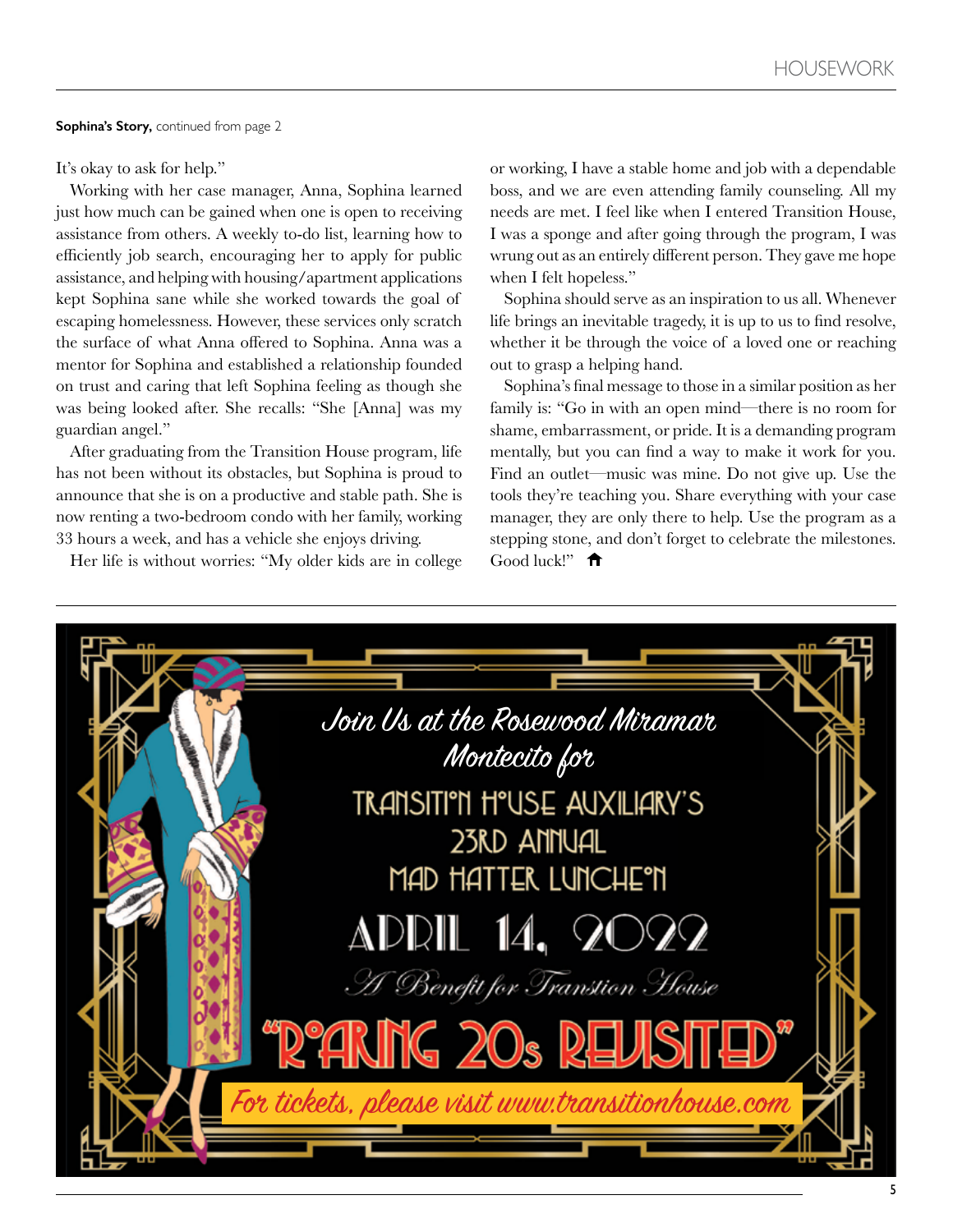#### **2021 Emergency Shelter Statistics**

| Number of clients served | 275 |
|--------------------------|-----|
| Children                 | 171 |
| <b>Adults</b>            | 104 |
| <b>Total families</b>    | 83  |
| Two-parent families      | 21  |
| Single-parent families   | 67  |

#### **Ethnicity**

| African American       | 8%  |  |
|------------------------|-----|--|
| Anglo                  | 19% |  |
| Latino                 | 68% |  |
| <b>Native American</b> | 4%  |  |
| Other                  | 1%  |  |

#### **Adults**

| One or more disabling conditions | 23% |
|----------------------------------|-----|
| Victim of past domestic violence | 47% |
| Substance abuse, present/past    | 47% |
| <b>Mental illness</b>            | 54% |

#### **Employment**

| Percentage of families maintaining or |     |
|---------------------------------------|-----|
| Increasing employment                 | 80% |

#### **Education – Adults**

| <b>High School</b>      | 72%          |
|-------------------------|--------------|
| Attended some college   | 16%          |
| Average grade completed | $\mathsf{I}$ |

#### **Residence before Transition House**

| Santa Barbara City | 55% |
|--------------------|-----|
| Goleta             | 18% |
| Carpinteria        | 10% |
| Lompoc             | 5%  |
| Ventura            | 6%  |
| Santa Maria        | 5%  |
| Other              | 1%  |
|                    |     |

#### **Disposition Upon Exit From Shelter**

| Market rate rental housing       | 13% |
|----------------------------------|-----|
| <b>Transitional housing</b>      | 7%  |
| Subsidized housing               | 25% |
| Shared housing                   | 32% |
| Moved in with relative or friend | 3%  |
| <b>Temporary</b>                 | 13% |
| Other                            | 7%  |
|                                  |     |

# HELP WANTED! Join Transition House for Dinner

We are in need of new Dinner Provider volunteer groups to cook dinner and make sack lunches for the families living in our shelter. Dinner Providers can be a faith group, a business, a service organization, or a family or friend group—anyone who enjoys sharing food and serving their community! Can you help?

One night per month, your group would be responsible for purchasing groceries, cooking dinner, and plating meals for approximately 50-65 adults, teens, and children. A typical dinner shift lasts from 4:30 pm-7:00 pm.

All in-person volunteers must be fully vaccinated and provide proof of vaccination to be on-site. Members must be over 18 to maintain the confidentiality of our child residents who may be in the same schools or peer group as teen volunteers.

Please contact Volunteer Coordinator, Claire Frandsen, for more information at cfrandsen@transitionhouse.com or 966-9668 x129. Thank you!  $\hat{\mathbf{\tau}}$ 

*Please note, in order to prevent the spread of COVID-19, families are receiving dinner on trays and eating in their rooms rather than gathering in the Shelter dining room. We hope to open the dining room soon as caseloads decrease.*

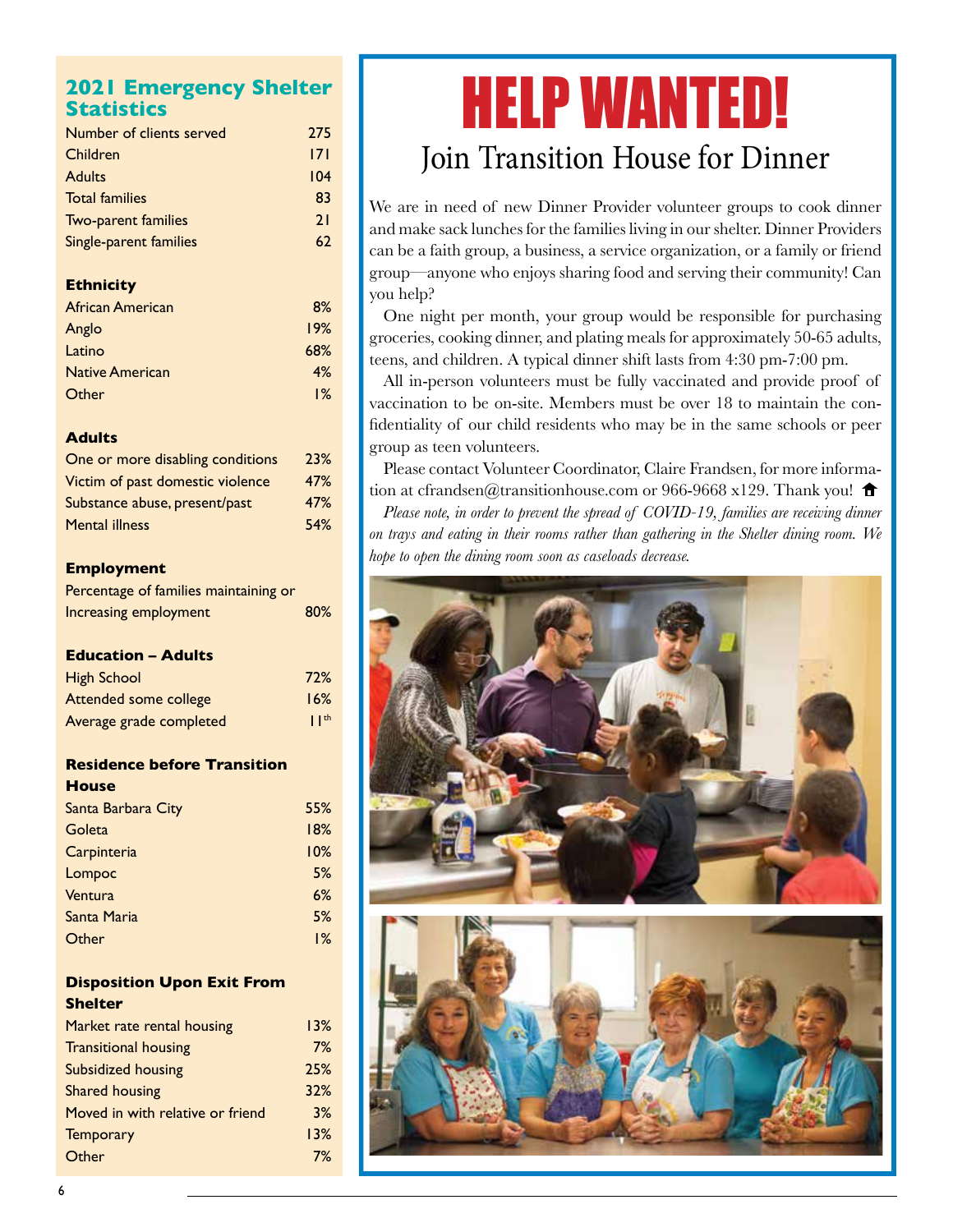#### **Sandra and Lidia,** continued from page 3

like graduating high school. Our donors and volunteers also play a large role in my involvement. It's amazing to see how passionate and generous our supporters are! They inspire me to continue to push forward and help local families in need.

#### *How do you support Transition House?*

**Sandra**—I enjoy supporting not just Transition House's families, but also the staff with whom I've gotten to know well. I like to bring Lidia holiday decorations for the office, candy, and a variety of treats for staff to share, but I especially like donating items for the older children at Transition House like movie tickets, gift cards for meals, and ice cream. During the height of COVID-19, everything changed though, and I was no longer able to drop off these types of gifts. That's when I decided to join the "Home Maintenance Crew" and began making a monthly financial contribution.

**Lidia**—The best support I provide Transition House families' is an open ear. I always want to make sure families feel safe, respected, and heard so being an active listener is very important to me. I've been committed to Transition House for almost 13 years now, and I hope to continue giving my support for years to come.

#### *Does anyone in your life play a role in supporting your involvement?*

**Sandra**—My parents were wonderful people and volunteering was very much part of our life growing up. Neither of my parents had very much growing up and it was important for them both to help others. I think my involvement with Transition House and other charities is a natural extension of my parents.

**Lidia**—My partner, Mike, experienced homelessness as a child and teen. After returning from the military, he began working at Transition House as the Shelter Director. He wanted to help those experiencing homelessness as he did, especially at such a young age. Even though he is no longer an employee, he inspires me everyday to continue to help as many families as I can.  $\hat{\mathbf{\tau}}$ 

### **WE NEED THESE:**

**pillows • towels twin sheets • blankets (no wool)**



**Gently used items can be donated to our administrative offices at 425 E. Cota Street Mon.-Fri. 9am to 4pm.** 

**Unfortunately, we cannot accept clothing, toys or furnishings at this time, but our friends at Catholic Charities can take items on Monday through Saturday from 9:30am to 3:00pm at 609 E. Haley Street. Please call them at (805) 966-9659 before you drop off to be sure they are able to accept your donation.**



### *Join Transition House's* Home Maintenance Crew

**12** gifts in **12** months can make a difference in the lives of homeless families all year long.

If you would like to join our crew of faithful and consistent monthly donors, whom we affectionately refer to as our Home Maintenance Crew, you can visit us online at **www.transitionhouse.com** and click on Donate. Choose the monthly frequency option and your desired contribution amount.

Or, contact Kellie Topar, Marketing and Communications Associate, at (805) 966-9668, ext.128.



**THANK YOU!**